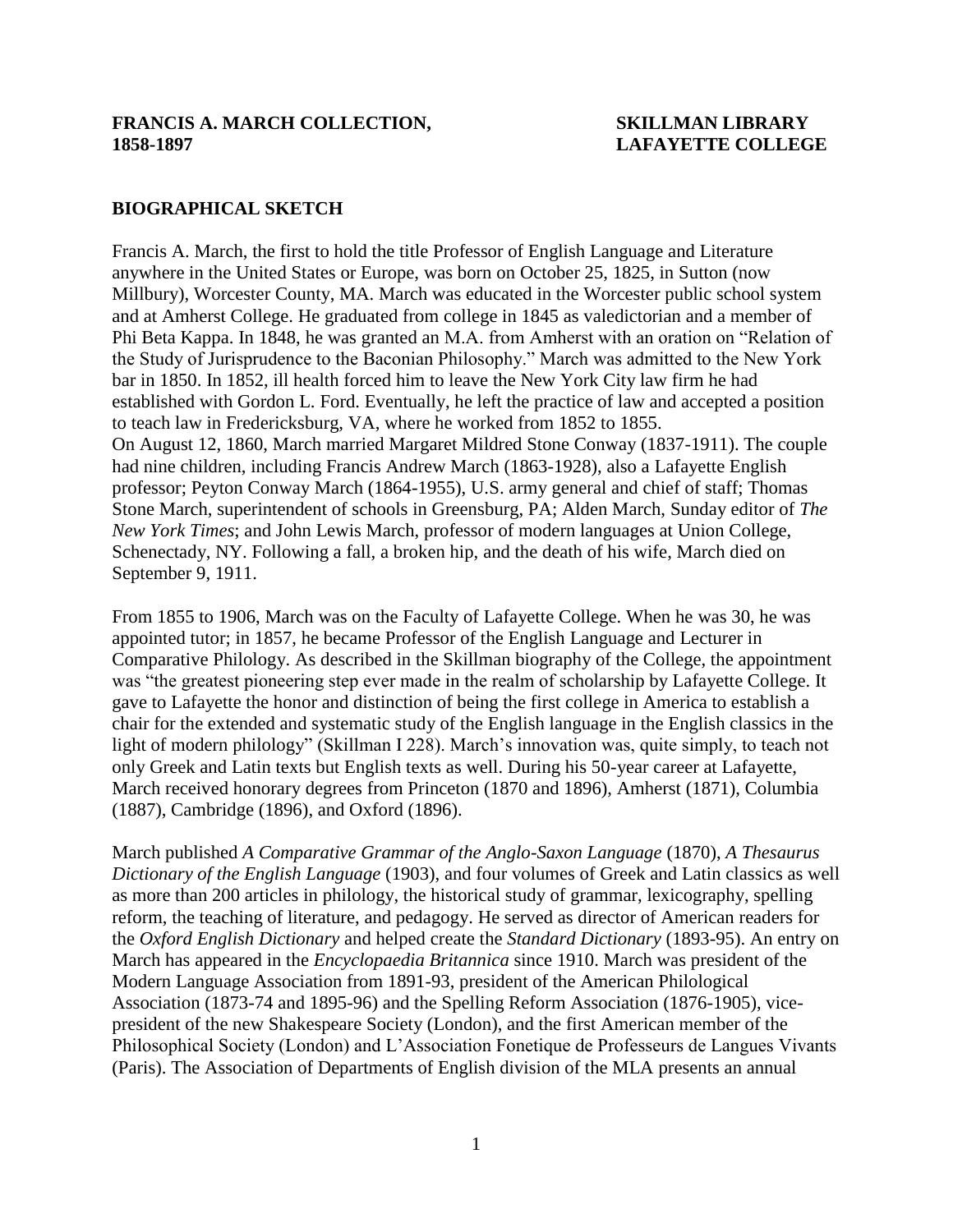award in his name to an eminent scholar-teacher. At Lafayette, an endowed chair in English in his name was proposed as early as 1879 and established in 1906.

March is remembered by Richard N. Hart in *Francis Andrew March: A Sketch, the "Grand Old Man" of Lafayette College* (1907) and by William Baxter Owen in *The Humanities in the Education of the Future* (1912). Owen (1843-1917), also a professor at Lafayette, was one of March's students. An overview of March's life and writings may be found in Paul and June Schlueter's introduction to *Francis A. March: Selected Writings of the First Professor of English* (2005); the volume reprints approximately 30 of March's essays and contains an extensive bibliography of March's writings.

# **SCOPE AND CONTENT NOTE**

The Francis A. March Collection (1 record center box; ¾ cubic feet) contains original manuscript and research materials as follows:

The March original manuscripts are in one folder. Of special interest is a letter dated June 21, 1887, from March to James A. H. Murray (#9 below), in which March, head of the American reading program for the Oxford English Dictionary, reports to Murray, primary editor, on a list of special quotations compiled by J. Hammond Trumbull. Also of special interest is a listing of the distribution of some 150 contributors to the OED (#13 below).

The March research materials, in 10 folders, includes four folders containing copies of some 120 of March's essays.

# **INVENTORY**

## **Box 1**

Original manuscripts

- 1. Form filled out for *Who's Who?*
- 2. Letter from Henry Sweet to A. J. Ellis, undated
- 3. Letter to J. H. Trumbull dated February 7, 1878
- 4. Letter from W. W. Skeat dated April 6, 1878 (also typescript)
- 5. Letter to W. W. Skeat dated April 22, 1878 (also typescript)
- 6. Letter from W. W. Skeat dated May 6, 1878
- 7. Letter to Mildred S. Conway dated January 1858
- 8. Letter from John Hancock dated April 30, 1879
- 9. Letter to James A. H. Murray dated June 21, 1887
- 10. Letter to W. B. Pitman, undated
- 11. Summary of paper given by March on the *Historical English Dictionary*, undated
- 12. Summary of paper given by March on "Some Points in Anglo-Saxon Phonology," undated
- 13. Tally of 150 workers examining 1,008 books written by 333 authors, undated
- 14. Page proof removed from American Philosophical Association Proceedings, July 1893, Appendix (see also Laf. Coll. Y M315X No. 3 for a photocopy of another document with March's proofmarks)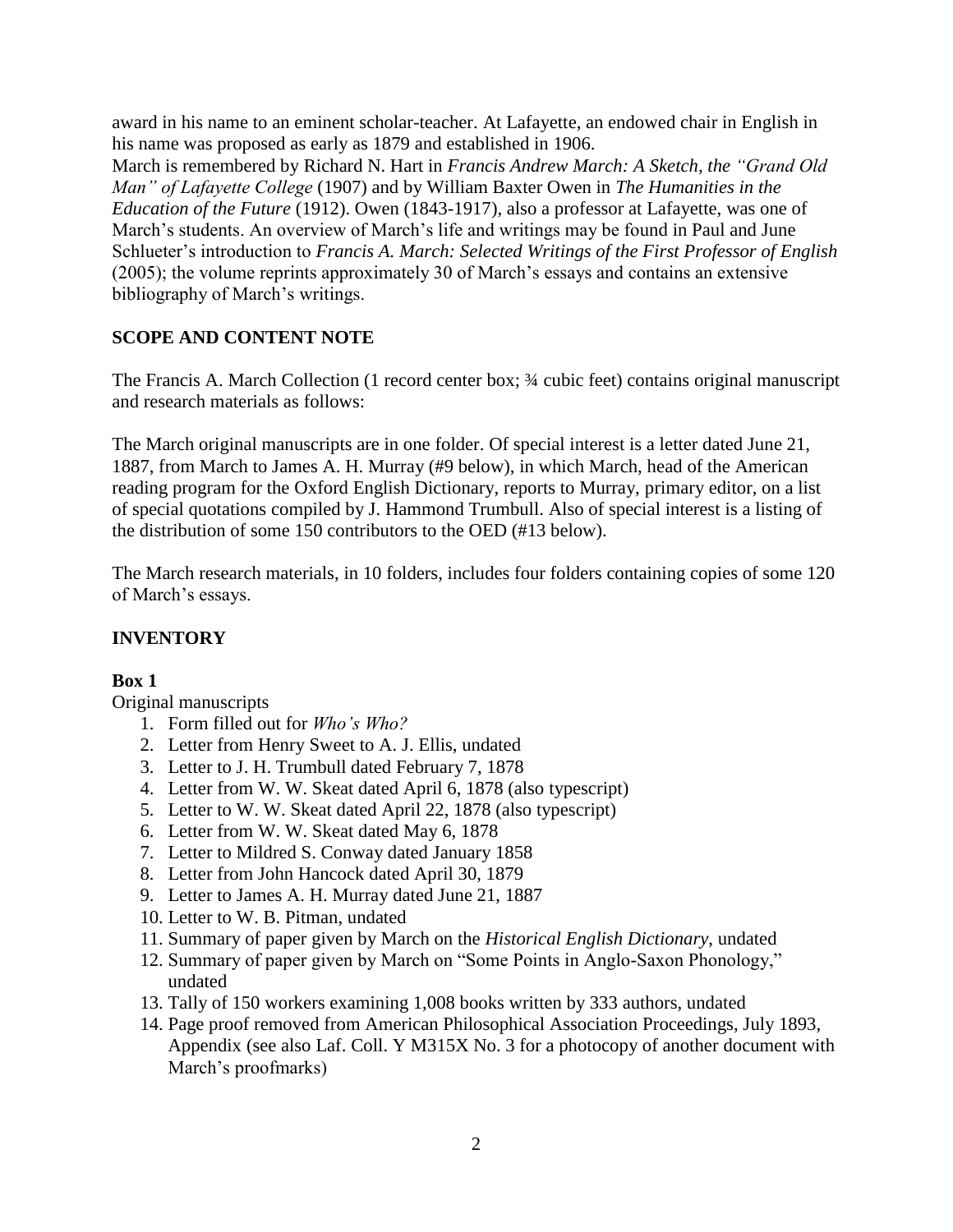Research materials

- 1. Essays by March dated 1859, 1860s
- 2. Essays by March dated 1870s
- 3. Essays by March dated 1880s
- 4. Essays by March dated 1890s
- 5. Bibliographies of writings by and about March
- 6. Biographies of March
- 7. Essays about March: reminiscences and memorials
- 8. Essays citing March
- 9. Essays about the study of English in March's time
- 10. Correspondence, etc. re Schlueter edition of March essays

Note: Items available in Lafayette College's Special Collections shelved prior to October 2015 may be found in the online catalogue.

## **APPENDIX**

## Essays by March

- 1859 "La Mort d'Arthure." Review of *The History of King Arthur, and of the Knights of the Round Table Compiled by Sir Thomas Malory, Knight*, ed. Thos. Wright. *American Theological Review* 3 (August 1859): 466-82.
- 1860 "Sir W. Hamilton's Theory of Perception." Reviews of *Reid's Collected Writings*, 3rd ed., *Discussions on Philosophy*, *etc.*, and *Lectures on Metaphysics and Logic*, by William Hamilton. [Part 1] *The Princeton Review* No. 1 (April 1860), pp. 273-307; [Part 2] *The Princeton Review* No. 3 (July 1860), pp. 472-510; [Part 1] reprinted in *British and Foreign Evangelical Review* 9 (October 1860): 792-821; [Part 2] reprinted in *British and Foreign Evangelical Review* 10 (January 1861): 1-33.
- 1860 "English Lexicography." Reviews of *An American Dictionary of the English Language*, by Noah Webster, revised and enlarged by Chauncey A. Goodrich, and *A Dictionary of the English Language*, by Joseph E. Worcester. *American Theological Review* 27 (August 1860): 444-56. In Schlueter, 72-82.
- 1861 "An Appeal for Calmness, Reason and Concession: The Evil and the Remedy. Suggestions as to the Nature of the Political Crisis, and the Means of Meeting It." Supplement to the *New York Times*, January 12, 1861, pp. 1-2.\* In Schlueter, 261-69.
- 1861 "The English Tongue A New Speech." *An Address Delivered before the Society of the Alumni of Amherst College, at the Commencement of 1860*. New York: W. H. Bidwell, 1861; reprinted in *The American Theological Review*. Ed. Henry B. Smith. New York: W. H. Bidwell, 1861.\*\* In Schlueter, 28-42.
- 1862 "Comparative Grammar." Review of *Deutsche Grammatik*, by Jacob Grimm; *Grammatik der Romanischen Sprachen*, by Frederick Diez; *The English Language, Past and Present*, by Richard Chenevix; and *The English Language in Its Elements and Form, with a History of Its Origin and Development*, by William C. Fowler. *American Theological Review* 4 (July 1862): 414-28.
- 1865 "Shakespeare. *Julius Caesar*." In *Method of Philological Study of the English Language*. New York: Harper & Brothers, 1865, pp. 37-69.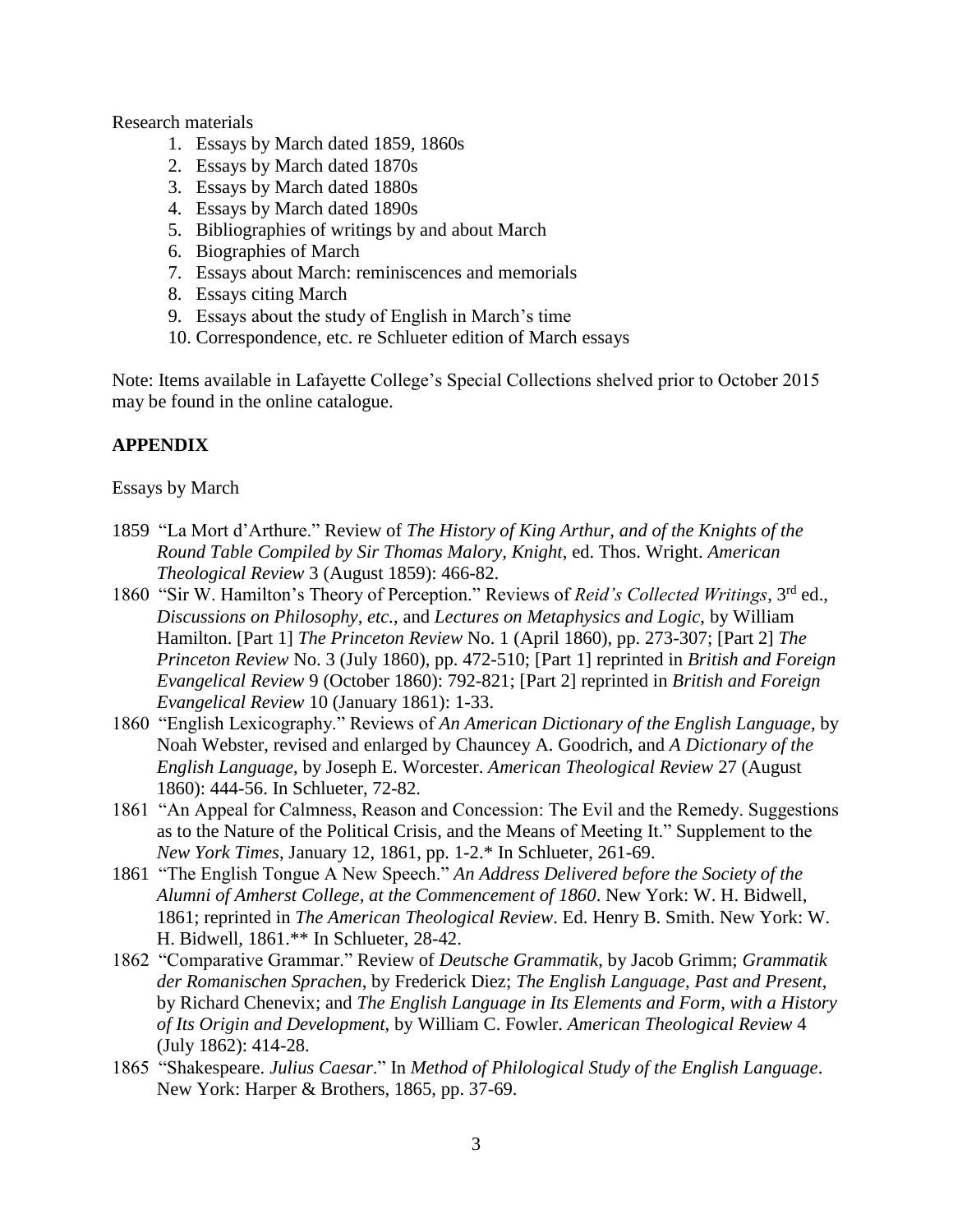- 1866 "Method of Philological Study of English in Lafayette College, Easton, Penn." *American Journal of Education* 44 (new series, No. 19) (September 1866): 559-67.\* In Schlueter, 252-55.
- 1867 Review of *The English of Shakespeare*, by George L. Craik. *North American Review* 105 (July 1867): 302-8.
- 1869 "The Scholar of To-Day. An Address before the Phi Beta Kappa Society, at Amherst College, Commencement, July, 1868." Springfield: Samuel Bowles & Company, 1869, pp. 3-24; reprinted in *The American Presbyterian Review*, new series, 1 (1869): 76-93.\*, \*\* In Schlueter, 196-210.
- 1871 "The Origin of Language." *Proceedings of the American Philological Association* 3 (1871): 18.
- 1872 Review of *Specimens of English Literature*, by Walter W. Skeat. *The Nation* 14 (June 6, 1872): 379.
- 1872 "Is There an Anglo-Saxon Language?" *Transactions of the American Philological Association* 3 (1872): 97-110\*\*; reprinted in *Englishe Studien* 1 (1877): 367-78. In Schlueter, 51-61.
- 1872 "Some Irregular Verbs in Anglo-Saxon." *Transactions of the American Philological Association* 3 (1872): 110-12.\*\*
- 1873 "Whitney's *Oriental and Linguistic Studies*." *The Nation* 16 (February 6, 1873): 96-97.
- 1873 "Recent Discussions of Grimm's Law. *Transactions of the American Philological Association* 4 (1873): 80-102.
- 1873 "Methods of Teaching English in the High School." In *The Addresses and Journal of Proceedings of the National Educational Association, Session of the Year 1872*. Peoria, IL: N. C. Nason, 1873, pp. 240-44.
- 1874 "Howells's Poems." *The Independent* January 8, 1874, p. 9.
- 1874 "Morris's *Love Is Enough*." Review of *Love Is Enough: Or The Freeing of Pharamond. A Morality*, by William Morris. *The Independent* January 8, 1874, pp. 9-10.
- 1874 "Freeman's Norman Conquest." Review of *The History of the Norman Conquest of England*, by Edward A. Freeman. *The Independent* January 15, 1874, pp. 9-10.
- 1874 [Annual Address]. *Hartford Daily Courant* July 15, 1874 [supplied exhausted]; reprinted as "Address at the Sixth Annual Session of the American Philological Association," *Proceedings of the American Philological Association* 5 (1874): 6-8\*\*; reprinted as *Address at the Sixth Annual Session of the American Philological Association at Hartford, July 14, 1874*. Hartford, CT: Hawley, Goodrich & Co., 1874, pp. 3-19.
- 1874 "Anglo-Saxon Language and Literature." *Johnson's New Universal Cyclopaedia*. New York: A. J. Johnson, 1874, pp. 154-59.
- 1875 Review of *Shakespeare Diversions: A Medley of Motley Wear*, by Francis Jacox. *The Nation* 21 (October 7, 1875): 234.
- 1875 "The Immaturity of Shakespeare as Shown in *Hamlet*." *Proceedings of the American Philological Association* 6 (1875): 28-29; reprinted in *Hamlet. A New Variorum Edition of Shakespeare*, ed. H. H. Furness. Philadelphia: Lippincott, 1875, pp. 186-87.
- 1876 "The Opening Address before the International Convention for the Amendment of English Orthography, at Philadelphia, August 15<sup>th</sup>, 1876." Philadelphia: International Convention for the Amendment of English Orthography, 1876, pp. 3-16.\*\* In Schlueter, pp. 99-112.
- 1876 "The Study of Anglo-Saxon." *Report of the Commissioner of Education*. Washington, DC: U.S. Bureau of Education, 1876, pp. 475-79.\*\* In Schlueter, 231-39.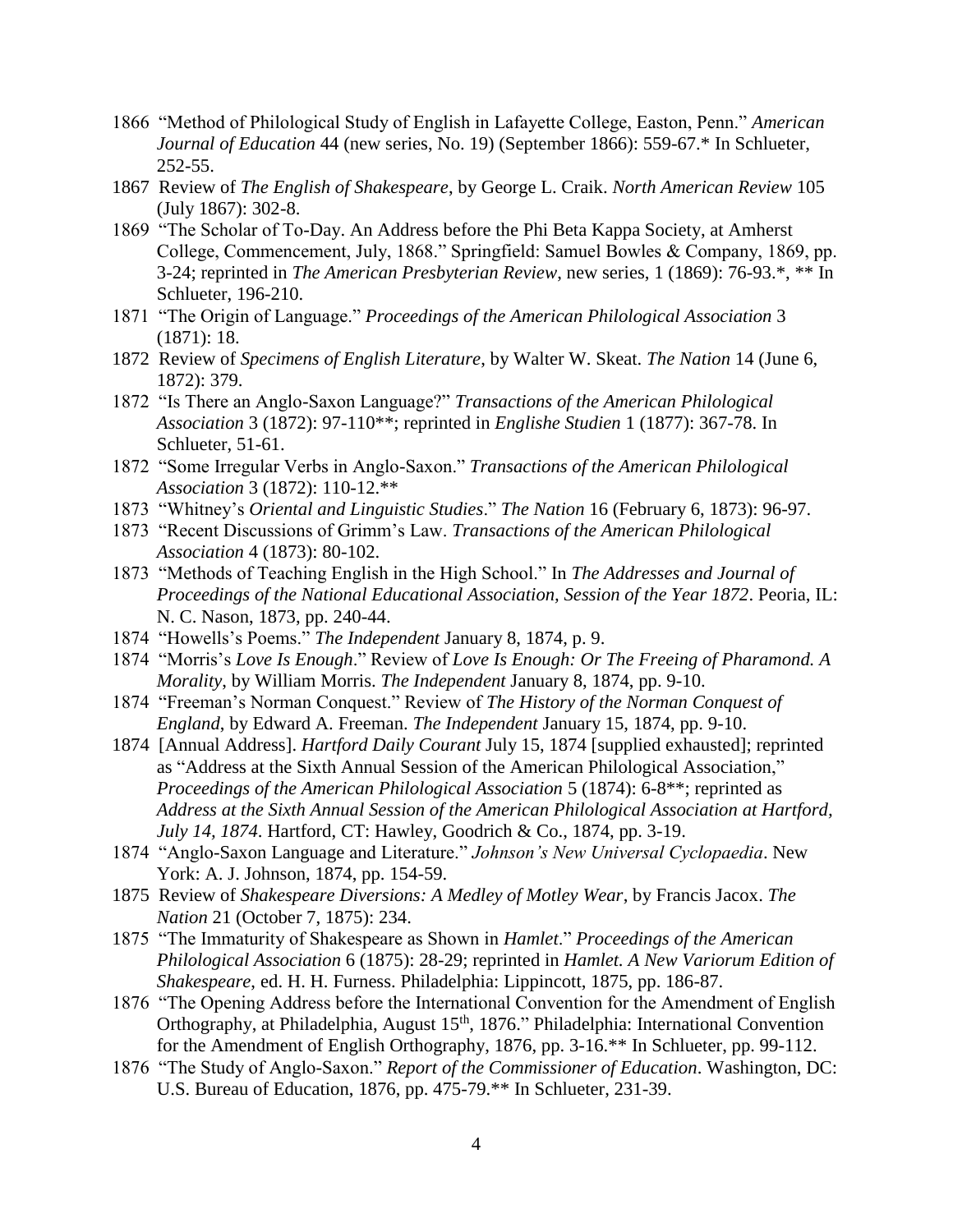- 1877 Review of *Chambers's Etymological Dictionary of the English Language*, ed. James Donald. *The Nation* 24 (March 1, 1877): 137.
- 1877 Review of *Wit, Humor, and Shakespeare: Twelve Essays*, by John Weiss. *The Nation* 24 (April 12, 1877): 225-26.
- 1877 "Furness's Variorum *Hamlet*." Review of *Hamlet. New Variorum Edition of Shakespeare*, ed. H. H. Furness. *The Nation* 25 (November 1, 1877): 272-73. In Schlueter, 164-68.
- 1877 Review of *Shakespeare, from an American Point of View*, by George Wilkes. *The Nation* 25 (November 8, 1877): 291.
- 1877 "Anglo-Saxon." In *The Cyclopaedia of Education: A Dictionary of Information for the Use of Teachers, School Officers, Parents, and Other*s, ed. Henry Kiddle and Alexander J. Schem. New York: E. Steiger, 1877, pp. 29-31.
- 1877 "Belles-Lettres." In *The Cyclopaedia of Education: A Dictionary of Information for the Use of Teachers, School Officers, Parents, and Others*, ed. Henry Kiddle and Alexander J. Schem. New York: E. Steiger, 1877, pp. 78-80.
- 1877 "Classics, Christian, or Christian, Greek and Latin Writers." In *The Cyclopaedia of Education: A Dictionary of Information for the Use of Teachers, School Officers, Parents, and Others*, ed. Henry Kiddle and Alexander J. Schem. New York: E. Steiger, 1877, pp. 142-43.
- 1877 "English, the Study of." *The Cyclopaedia of Education: A Dictionary of Information for the Use of Teachers, School Officers, Parents, and Others*, ed. Henry Kiddle and Alexander J. Schem. New York: E. Steiger, 1877, pp. 272-77.
- 1877 "Lafayette College." *The Cyclopaedia of Education: A Dictionary of Information for the Use of Teachers, School Officers, Parents, and Others*, ed. Henry Kiddle and Alexander J. Schem. New York: E. Steiger, 1877, p. 506.
- 1877 "Orthography." In *The Cyclopaedia of Education: A Dictionary of Information for the Use of Teachers, School Officers, Parents, and Others*, ed. Henry Kiddle and Alexander J. Schem. New York: E. Steiger, 1877, pp. 672-74.
- 1877 "On Dissimilated Gemination." *Proceedings of the American Philological Association* 1875: 1-18.\*\*
- 1878 Review of *Shakespeare: The Man and the Book*, by C. M. Ingleby. *The Nation* 26 (March 21, 1878): 201-2.
- 1878 "The Reform of English Spelling." *Bulletin of Spelling Reform Association* No. 5 (April 1878): 4-13.\*
- 1878 "Anglo-Saxon." In *The Year-Book of Education for 1878*, ed. Henry Kiddle and Alexander J. Schem. New York: E. Steiger, 1878, pp. 2-4.
- 1878 "Orthography." In *The Year-Book of Education for 1878*, ed Henry Kiddle and Alexander J. Schem. New York: E. Steiger, 1878, pp. 154-56.
- 1878 "Lafayette College." In *The College Book*, ed. Charles F. Richardson and Henry A. Clark. Boston: Houghton, Osgood and Company, 1878, pp. 282-300.
- 1878 "The Present Condition of the Spelling Reform." *Address at the Annual Meeting of the American Institute of Instruction*. Boston: American Institute of Instruction, 1878, pp. 136- 61.
- 1879 "The Present State of the Speling Reform in America." *The Independent* August 14, 1879, pp. 6-8; reprinted in *Bulletin of the Spelling Reform Association* No. 14 (September 1879): 1-21.\*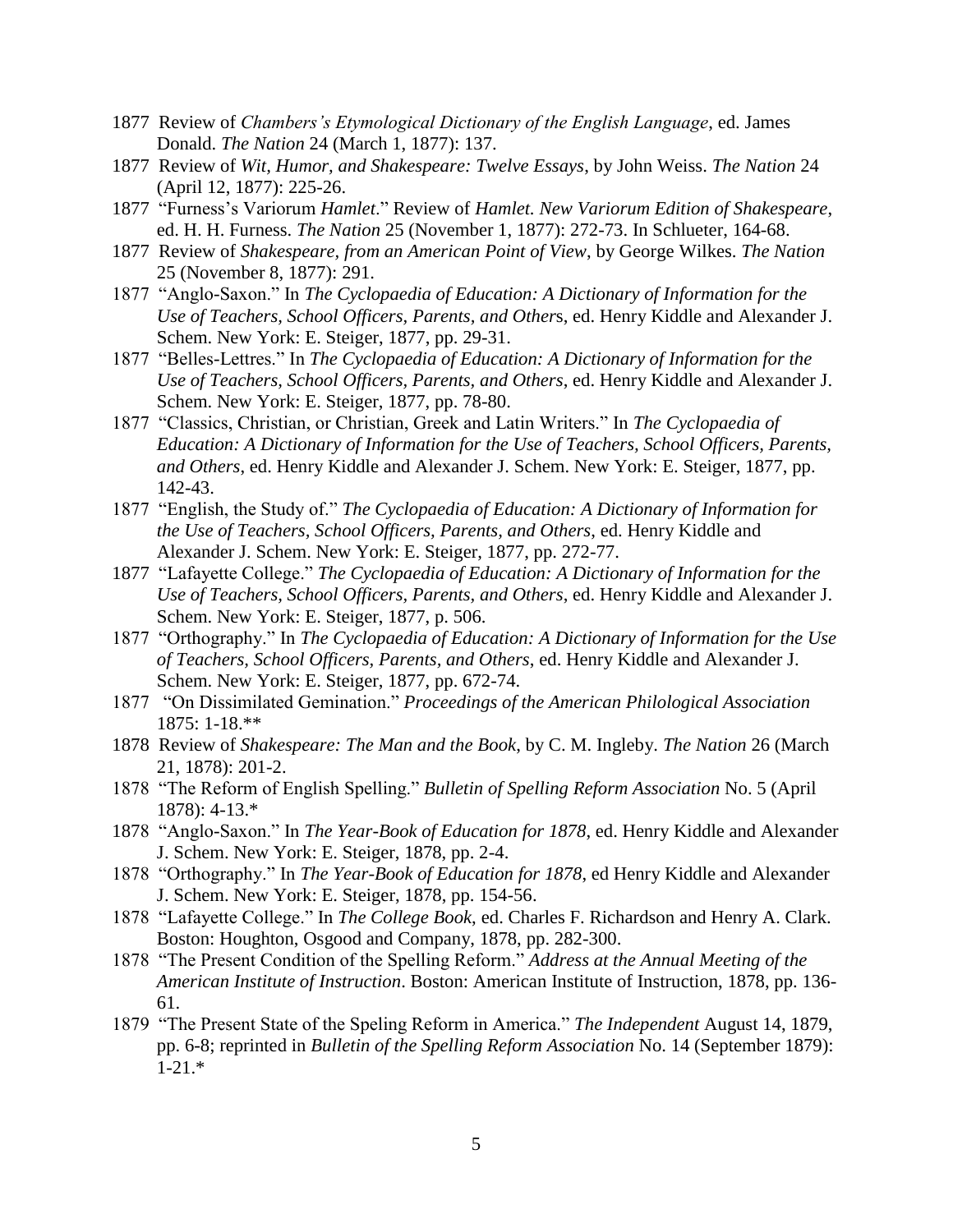- 1879 Review of *The Historical Dictionary of the English Language*. *The Nation* 29 (September 4, 1879): 158.
- 1879 "New Types and the *New York Observer*." *The Independent* October 16, 1879, p. 1.
- 1880 "Spelling Reform." *Princeton Review* 56 (June 1880): 125-46.
- 1880 "Furness's *King Lear*." Review of *King Lear. New Variorum Edition of Shakespeare*, ed. H. H. Furness. *The Nation* 31 (November 4, 1880): 327-28. In Schlueter, 168-71.
- 1880 "A Confession about Othello." *Proceedings of the American Philological Association* 11 (1880): 31. In Schlueter, 163.
- 1880 "The Point of View in *King Lear*." *Proceedings of the American Philological Association* 11 (1880): 6-8.
- 1880 "Dhi Speling Reform Acomplisht." *Buletin ov dhi Speling Reform Asoshieshun* No. 16 (1880): 1-7.\*
- 1881 Review of *Hart's Syllabus of Anglo-Saxon Literature*. *The Independent* March 17, 1881, p. 11.
- 1881 "Walt Whitman's *Leaves of Grass* Redivivus." *The Independent* December 29, 1881, p. 10. In Schlueter, 188-89.
- 1881 ["Tribute to Henry Boynton Smith"]. In *Henry Boynton Smith: His Life and Work*, ed. by His Wife [Elizabeth Lee (Allen) Smith]. New York: A. C. Armstrong & Son, 1881, pp. 151-54. [a letter from March; also, March is mentioned on pp. 162 and 379]
- 1881 "An Address at the Reopening of Pardee Hall, Lafayette College, November 30, 1880." Easton, PA: Printed by Order of the Board of Trustees, 1881, pp. 3-16.\* In Schlueter, 211- 21.
- 1881 "The New Spellings of the Philological Society of London." *Transactions of the American Philological Association (1869-1896)* 12 (1881): 52-68.\*\*
- 1882 Review of *Noah Webster*, by Horace E. Scudder. *The Nation* 34 (May 25, 1882): 449-50. In Schlueter, 83-85.
- 1882 Review of *Skeat's Etymological Dictionary*. *The Independent* July 27, 1882, p. 11.
- 1882 "The World of Beowulf." *Proceedings of the American Philological Association* 13 (1882): xxi-xxiii. In Schlueter, 144-46.
- 1883 "The Harmonies of Verse." *Proceedings of the American Philological Association* 14 (1883): xi-xii.
- 1884 Review of *Ogilvie's Imperial Dictionary*. *The Independent* April 17, 1884, p. 11.
- 1884 ["Speech to Teachers of the Academy"]. In *The Centenary of Leicester Academy Held September 4, 1884 …* Worcester, MA: Charles Hamilton, 1884, pp. 81-82.
- 1884 "The Influence of Written English and of the Linguistics Authorities upon Spoken English." *Proceedings of the American Philological Association* 15 (July 1884): xxxvxxxvi.
- 1885 Review of *Stormonth's English Dictionary*. *The Independent* April 9, 1885, p. ??; reprinted as "Stormonth's English Dictionary." Review of *A Dictionary of The English Language …*, by James Stormonth. *American Church Review* 45 (April 1885): 540-48.
- 1885 ["On *Beauty and the Beast*, by Charles Lamb"]. *The Independent* November 26, 1885, p. 4. In Schlueter, 185-87.
- 1885 [Remarks on *Quantity in English Verse*, by Thomas D. Goodell]. *Proceedings of the American Philological Association* 16 (1885): viii-ix.
- 1886 "Ten Years of Spelling Reform." *Bulletin of the Spelling Reform Association* No. 22 (September 1886): 45-56.\* In Schlueter, 120-29.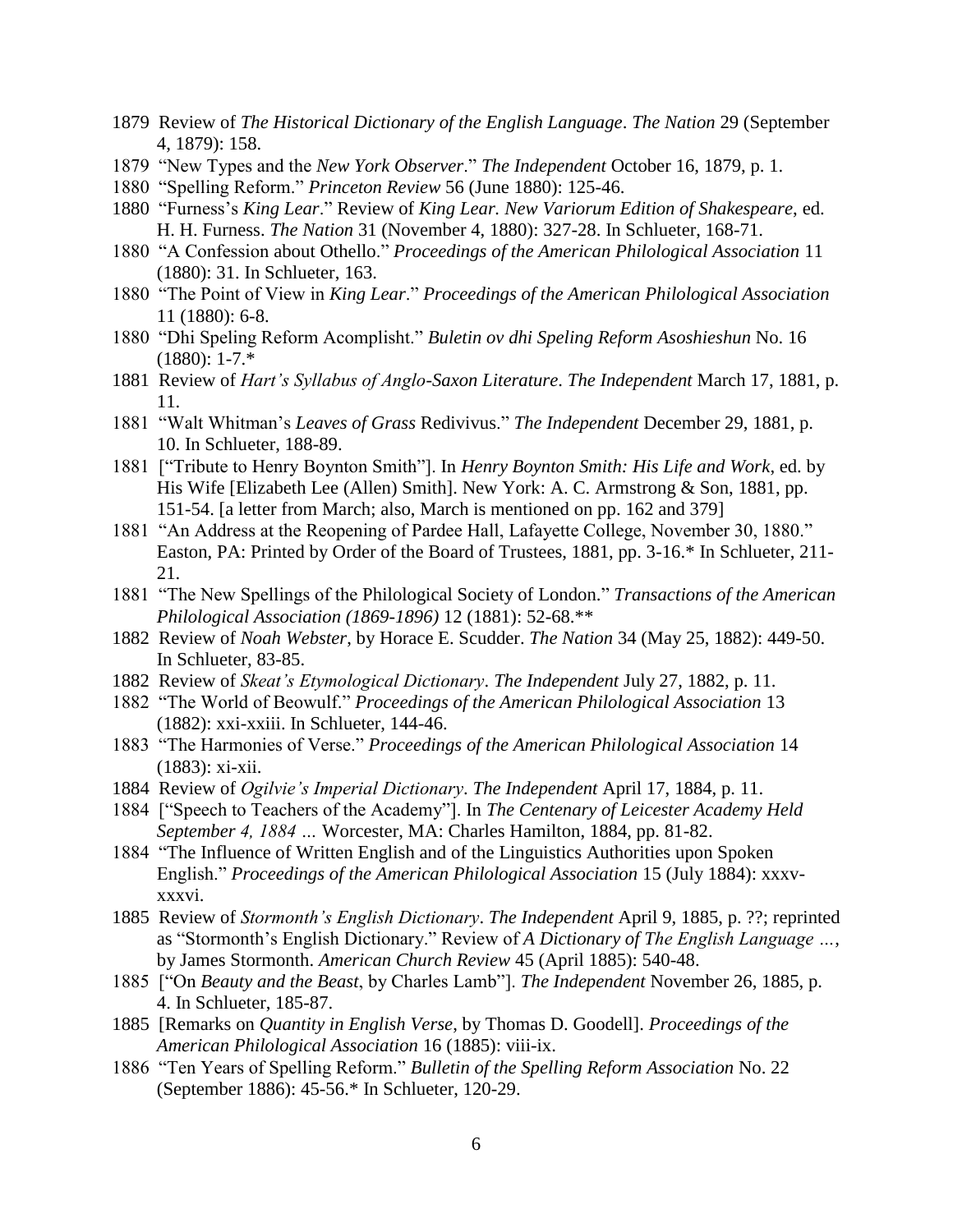- 1886 "On Once-used Words in Shakespeare." *Proceedings of the American Philological Association* 17 (July 1886): xxx.
- 1886 "On Consonant Notation and Vowel Definition." *Proceedings of the American Philological Association* 17 (July 1886): xxx-xxxi.
- 1886 "List of Amended Spellings Recommended by the Philological Society of London and the American Philological Association. *Transactions of the American Philological Association* 17 (1886): 127-49.\*\*
- 1887 "English's Monstrous Spelling." *Spelling: A Magazine Devoted to the Simplification of English Orthography* 1.1 (May 1887): 8-9.\*
- 1887 "Annual Address of the President of the Philological Association, 1874." *Spelling: A Magazine Devoted to the Simplification of English Orthography* 1.2 (July 1887): 93-95.\*
- 1887 Review of *Murray's Dictionary*. *The Independent* October 13, 1887, pp. 32-33.
- 1887 "Spelling and Progress." *Spelling: A Magazine Devoted to the Simplification of English Orthography* 1.2 (December 1887): 171-73.\* In Schlueter, 130-32.
- 1887 "Greek Letters and Letters Literary." *Amherst Alpha Delta Phi. 1837-1887*, pp. 130-31.
- 1888 Review of *The Science of Thought*, by F. Max Müller. *Presbyterian Review* 9 (April 1888): 341-44.
- 1888 "A Universal Language." *The Forum* 5 (1888): 445-53. In Schlueter, 62-69.
- 1888 "A Reign of Law in Spelling." *The Forum* 6 (1888): 424-31. In Schlueter, 113-19.
- 1888 "Standard English: Its Pronunciation, How Lerned." *Transactions of the American Philological Association* 19 (1888): 70-78.\*\* In Schlueter, 43-50.
- 1888 "The Growth of Lafayette: A Post-Prandial Address." Philadelphia: The Philadelphia Alumni Association of Lafayette College, 1888, pp. 3-16.\* In Schlueter, 222-30.
- 1889 "The Study of English in Preparation for College." *Proceedings of the American Philological Association* 20 (July 1889): xxxvi; reprinted as "Study of English Classics for Admission to College." *Proceedings of the Annual Convention of the College Association of the Middle States and Maryland* November 1890, pp. 16-18 and as "The Study of English Required for Admission to College."\*\* In Schlueter, 256-59.
- 1889 Review of *The Century Dictionary*. *The Independent* August 29, 1889, pp. 17-18.
- 1889 Review of *The Viking Age*, by Paul B. Du Chaille. *The Epoch* 3 (December 1889): 773-74.
- 1889 "The Meter of Milton's *Paradise Lost*." *Proceedings of the American Philological Association* 20 (1889): xiii-xvii.
- 1889 Preface to *A Comparative Glossary of the Gothic Language with Especial Reference to English and German*, by G. H. Balg. New York: B. Westermann & Co., 1887-89, pp. vviii.
- 1890 "Robert Browning." *The Independent* January 2, 1890, p. 1. In Schlueter, 190-92.
- 1890 "*Le Morte D'Arthur*, by Syr Thomas Malory, Part I." *The Nation* 50 (January 2, 1890): 15- 16. In Schlueter, 147-50.
- 1890 "*Le Morte D'Arthur*, by Syr Thomas Malory, Part II." *The Nation* 51 (September 4, 1890): 196-97. In Schlueter, 150-53.
- 1890 "Moulton's *Ancient Classical Drama*." Review of *The Ancient Classical Drama*, by Richard G. Moulton. *The Independent* April 10, 1890, p. 16. In Schlueter, 135-38.
- 1890 Review of *Murray's Dictionary*. *The Independent* June 19, 1890, p. 17.
- 1890 "Studies in the Vocabularies of the English Poets." *Proceedings of the American Philological Association* 21 (1890): xxx-xxxi.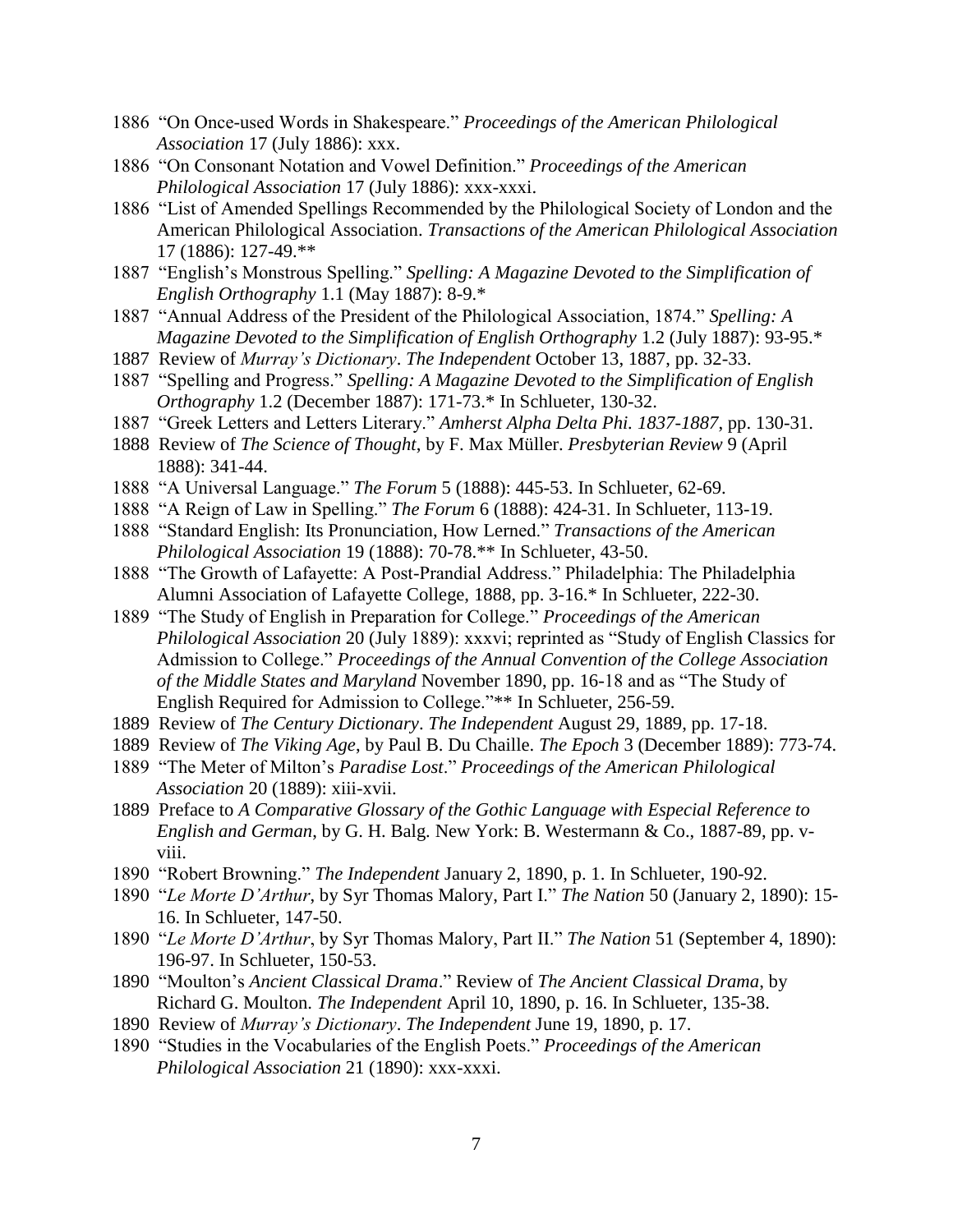- 1890 "Study of English Classics for Admission to College." *Proceedings of the Annual Convention of the College Association of the Middle States and Maryland* November 1890, pp. 16-18. In Schlueter, 256-59.
- 1891 Review of *As You Like It. New Variorum Edition of Shakespeare*, ed. H. H. Furness. *The Nation* 52 (March 5, 1891): 202-3. In Schlueter, 172-74.
- 1891 "Sweet's System of Phonetics." *The Sunday School Times* (Philadelphia) 33.14 (April 4, 1891): 219-20.
- 1891 "Laws of Language (with a word on Verner's Law)." *Appendix: Proceedings of the Twenty-Third Annual Session, Princeton, N.J., 1891. Transactions of the American Philological Association* (1869-1896) 22 (1891): 109.
- 1891 Review of *Webster's International Dictionary of the English Language*, ed. Noah Porter. *Educational Review* 1 (1891): 288-92. In Schlueter, 86-90.
- 1891 Review of *A New English Dictionary of Historical Principles*, ed. J. A. H. Murray. *The Presbyterian and Reformed Review* 2 (1891): 171-72; reprinted in *The Presbyterian and Reformed Review*, vol. 3. Philadelphia: MacCalla & Co., 1892, pp. 788-90.
- 1892 "*Le Morte Darthur*, by Syr Thomas Malory" [Part III]. *The Nation* 54 (January 21, 1892): 58. In Schlueter, 153-55.
- 1892 Review of *The Oxford Dictionary*. *The Independent* April 14, 1892, pp. 20-21.
- 1892 Review of *Ethical Teachings in Old English Literature*, by T. W. Hunt. *The Independent*  May 12, 1892, p. 17.
- 1892 "The Study of English." *The Independent* August 4, 1892, pp. 1-2. In Schlueter, 240-45.
- 1892 Review of *The Tempest. A New Variorum Edition of Shakespeare*, ed. H. H. Furness. *The Nation* 55 (August 11, 1892): 112-13. In Schlueter, 174-76.
- 1893 "Recollections of Language Teaching." President's Address, Modern Language Association, December 29, 1892. *PMLA* 8 (1893): xix-xxii.
- 1892 "The Relation of English Literature to Aesthetics." *Proceedings of the College English Association of the Middle States and Maryland* 1892, pp. 31-35. In Schlueter, 139-43.
- 1892 Review of *A Universal English-German and German-English Dictionary*, by Felix Flügel. *The Presbyterian and Reformed Review*, vol. 3. Philadelphia: MacCalla & Co., 1892, pp. 790-91.
- 1892 "Dictionaries, New." In *Appletons' Annual Cyclopaedia and Register of Important Events of the Year 1891*, new series, 16. New York: D. Appleton and Company, 1892, pp. 249-51.
- 1893 "Recollections of Language Teaching." President's Address. *Modern Language Association Proceedings*, December 29, 1892, pp. xix-xxii; reprinted as "1892: Recollections of Language Teaching." *PMLA* 8 (1893): 1738-41.
- 1893 *The Spelling Reform: A Revision and Enlargement of the Author's Pamphlet Published by the U. S. Bureau of Education in 1881*. Washington, DC: Government Printing Office, 1893 [Pp. 85].
- 1894 "English at Lafayette College." *The Dial* 190 (May 16, 1894): 294-96; reprinted as "The Teaching of English: Lafayette College." In *English in American Universities*, ed. William Morton Payne. Boston: D. C. Heath & Co., 1895, pp. 74-82.\* In Schlueter, 246-51.
- 1895 "Phonetic Spelling." Letter to the Editor. *Languages: An International Journal for Linguistics, Philologers, Students, etc.* 3.2 (February 15, 1895): 32.
- 1895 "A Scientific Alphabet for Giving Pronunciation." *The Journal of Education* 42.5 (July 25, 1895), p. 99.